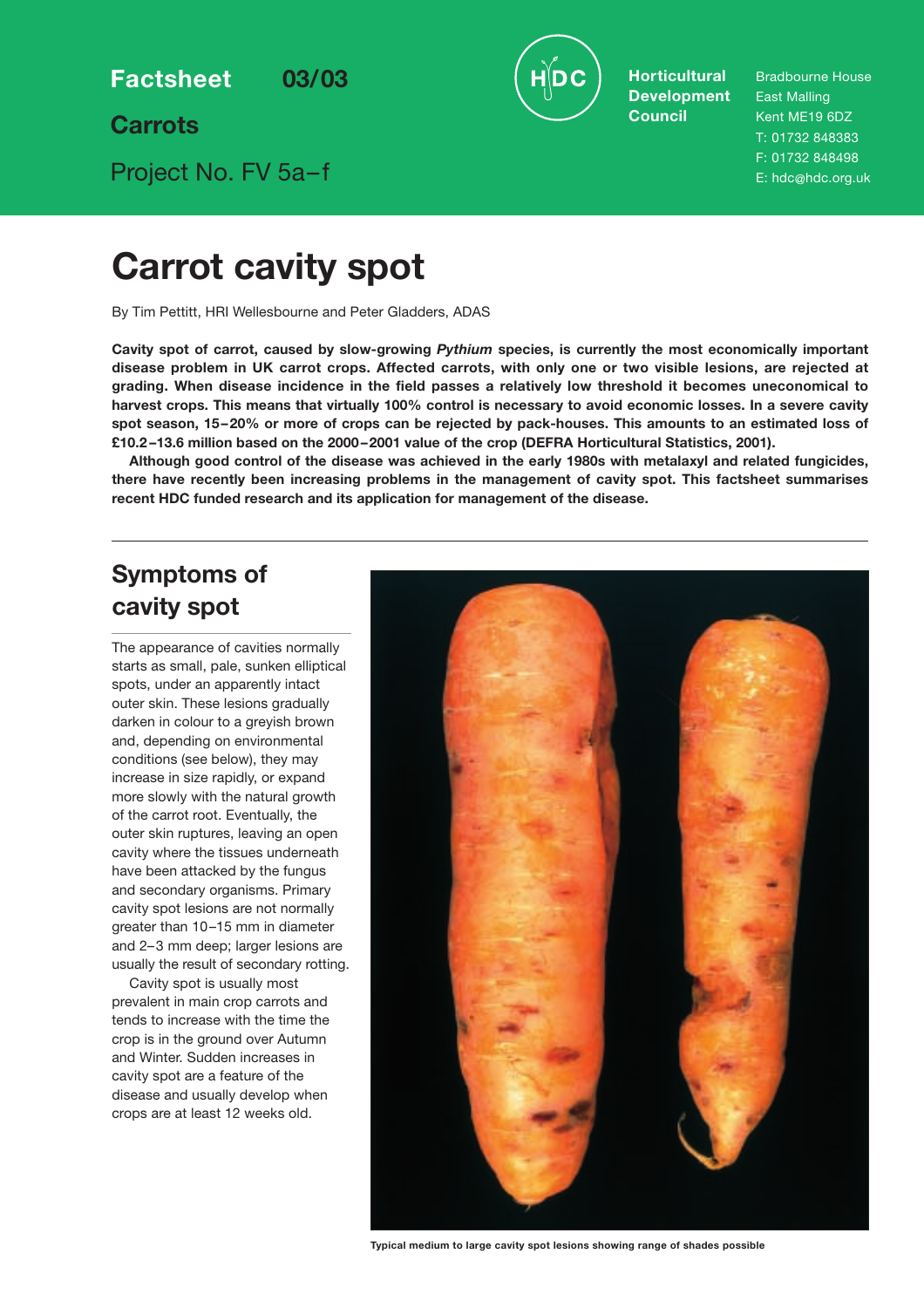# **Occurrence and cause of cavity spot**

Cavity spot is a common disease of carrots throughout UK carrot

growing areas but severe attacks tend to occur sporadically. Two *Pythium* species are known to cause the disease in the UK: *P. sulcatum* and *P. violae*. Of these two, *P. violae* is by far the most

prevalent species, causing at least 90% of disease outbreaks.

# **Biology of cavity spot**

Infections of carrot taproots are thought to form rapidly following periods of prolonged rainfall. This may be a direct effect of the water and can be exacerbated by poor aeration, compaction or impeded drainage which encourage pathogen attack. Temperature appears to be less important, although the optimum temperature for cavity development is  $15^{\circ}$ C. The pathogen grows directly through the outer cell layers. Penetrated cells and those around the point of infection die and collapse forming a cavity. The dying cells in a cavity produce phenolic chemicals that are toxic to the fungus and normally the effect of these is to contain individual infections to discreet lesions or spots.

*P. violae* and *P. sulcatum* can survive in soil, as resting mycelium or as resistant thick-walled oospores, for at least 3 years. These resting spores are comparatively sparse in infected soils when compared to other common *Pythium* species and this, combined with their slower growth rates makes these species very difficult to isolate from soil. An immunodiagnostic test for soils works very well but can only give reliable results on soil samples collected between October and February. The result of having no reliable techniques for measuring changes in soil inoculum *throughout the season* is that there is currently little clear information on the effects of environmental conditions on the disease cycle.



**Resting spores (oospores) of** *P. sulcatum*



**Resting spores (oospores) of** *P. violae*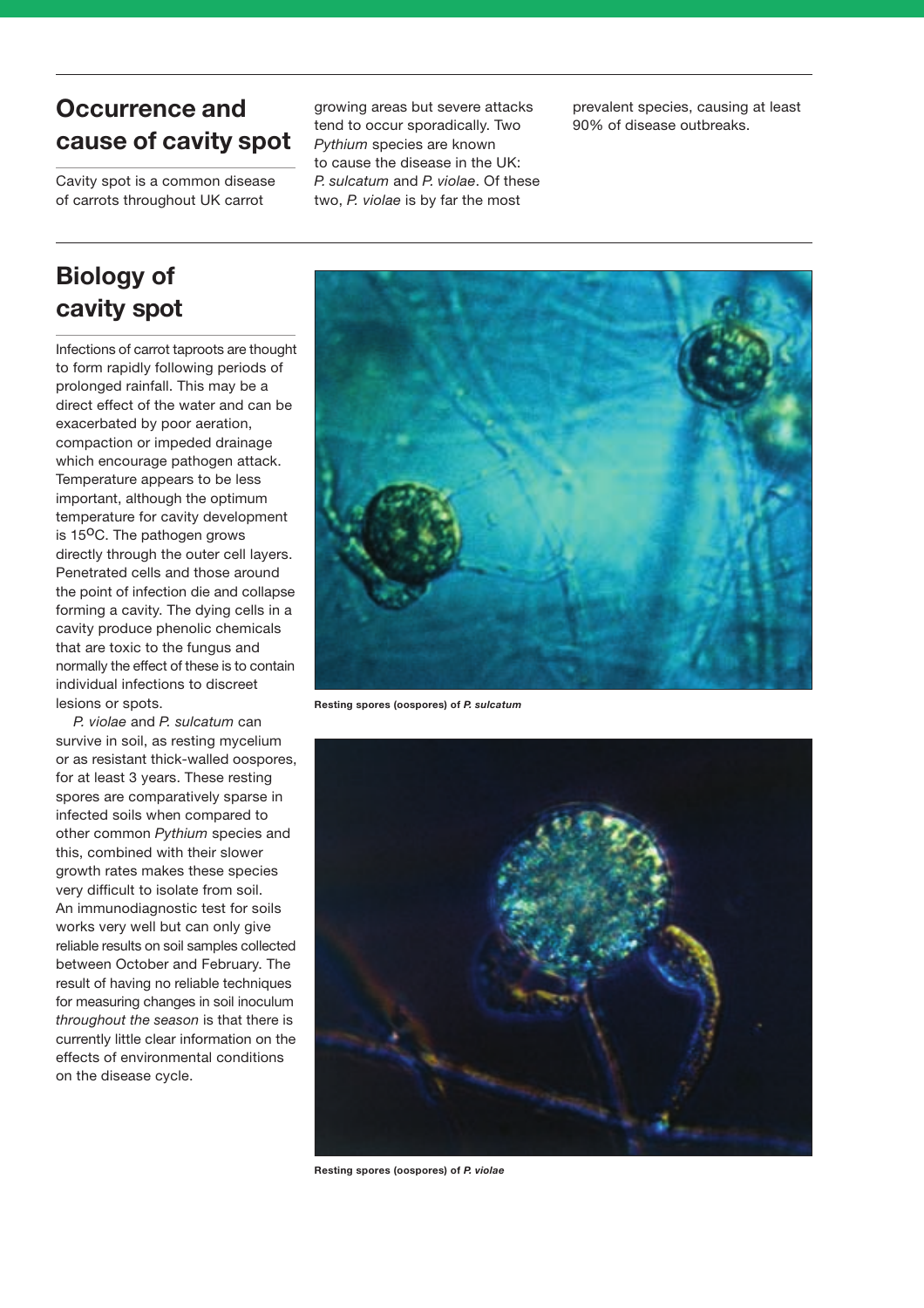# **Control Measures**

# **Cultural control**

Although cultural techniques such as improving soil aeration and drainage are currently available, they offer only partial control, and new options have been investigated in HDC work which will reduce disease pressure and thereby potentially improve fungicide efficacy.

### **Calcium**

Additions of calcium to the soil reduce cavity spot. This effect is complex and is thought to operate in two ways.

• Altering the pH – cavity spot severity is at its maximum at pH 5 and minimum at pH 8.

### **Graph 1**

**Effect of liming at 6 t/ha on the severity of cavity spot in pot tests of a sandy East Anglian soil (A1), a peaty East Anglian soil (A6) and Wellesbourne soil (sandy loam) (w).**  • Increasing the 'exchangable' calcium in the soil, may cause changes in the soil micro-biota, making conditions unfavourable for the growth and development of *Pythium violae*.

Another possible mode of action not investigated in carrots is the direct effect of calcium on the crop's natural defense response.

The type of calcium compound added to soil is important. Compounds like lime (calcium carbonate) and calcium hydroxide will achieve the desired effects but *gypsum (calcium sulphate) will not,* and calcium nitrate will only have an effect on the total exchangeable calcium and will therefore not be quite as effective as

lime (depending on the soil pH). Research has shown that a liming rate of 6 tonnes of product/ha can achieve a 25–50% reduction in disease severity (Graph 1) in a range of soils. However, it is best to obtain a lime response curve: (the pH response of the soil to lime dose) for individual soils before deciding a rate for such treatments – (this can be easily carried out by a soil testing laboratory). Ideally this should be supplemented with a measure of the increase in cation-exchangable calcium (this can also be obtained as part of a routine chemical soil analysis), which needs to be greater than 1 mg/g dry weight of soil.



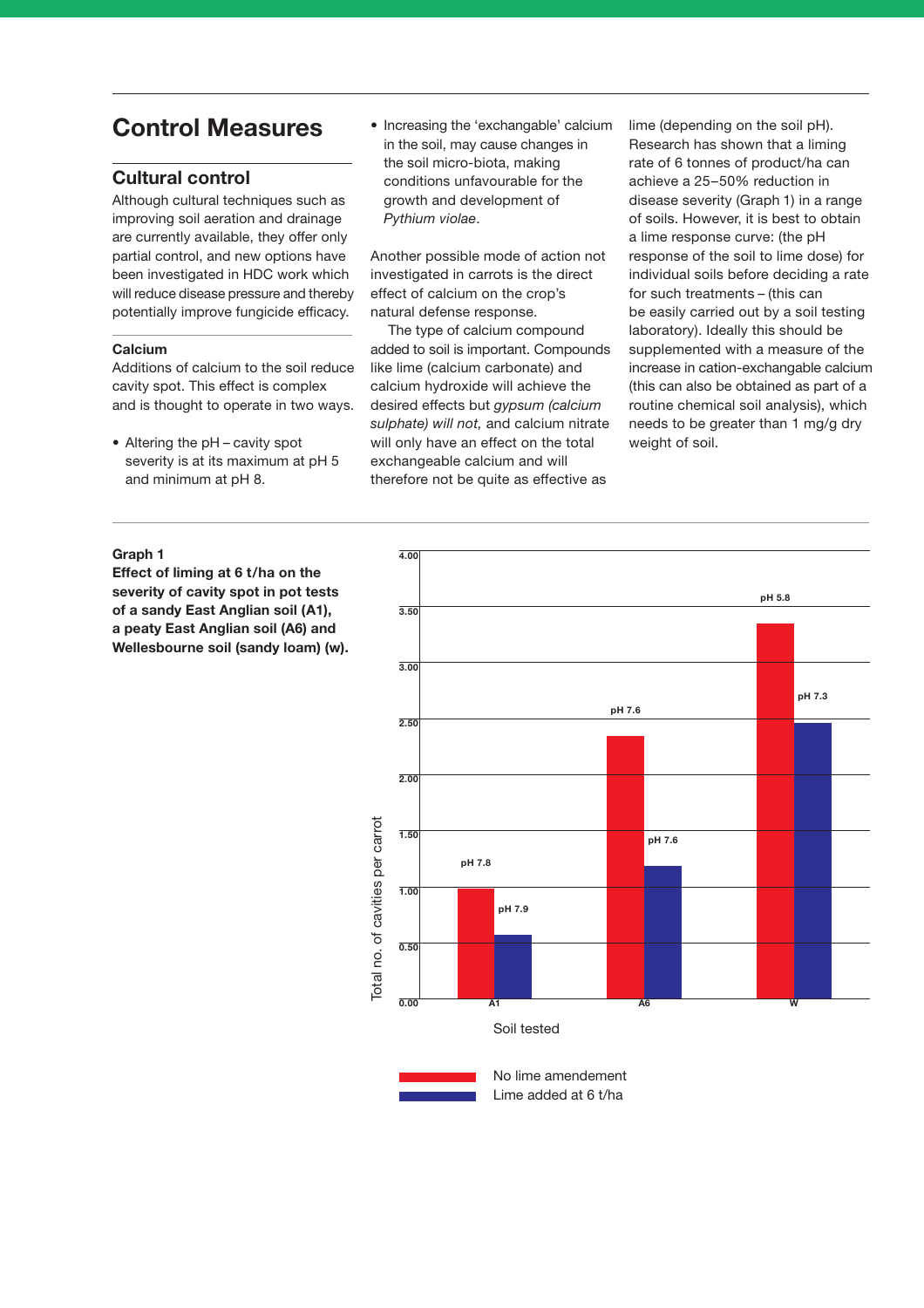#### **Crop Rotation**

The direct benefits of crop rotations on cavity spot are unclear and often conflicting, though *P. violae* and *P. sulcatum* inoculum can survive for long periods in soil. One reason that *P.violae* is more common than *P. sulcatum* in UK crops may be that it has a wider host range – of the more commonly grown crops only onions appear not to support *P. violae* infections, whereas *P. sulcatum* has a narrow host range and does not seem able to colonise wheat. This may also explain why *P. violae* infections have occurred in carrot crops grown in fields where there has been *no previous carrot cultivation within living memory*.

#### **Disease Resistance**

All currently available commercial carrot varieties have some susceptibility to cavity spot. NIAB ratings of varietal

resistance on a scale  $A = high to D =$ low do give a reasonable estimate of relative differences. It is a wise precaution to select a variety with a high resistance score when considering later crops or cropping on land with a previous history of cavity spot.

#### **Disease avoidance**

Using the immunodiagnostic soil test (October-February when the majority of soil inhabiting *Pythium* species are inactive) to give an indication of potential disease risks, cavity spot can be avoided either by selection of sites with low risk ratings or by the timing of harvesting on sites were there is a known risk of disease. The risk of disease expression increases with the time the crop is in the ground over Autumn and Winter so crops in higher risk fields can be lifted earlier than those in low risk fields.

#### **Hygiene**

There is a high risk of transferring this pathogen from badly affected sites to those with low or no disease, on transport and machinery. Good hygiene, including cleaning machinery, is desirable if spread to increasingly scarce clean sites is to be avoided. This is a costly and time-consuming operation, but it can be cut to a minimum by using soil test information to group high and low risk sites together in time-tabling cultivation and harvest operations. Do not dump waste carrots on land for carrot cropping.

# **Fungicide control**

The following metalaxyl-M products are approved for use on carrots (December 2002):

### **Approved metalaxyl-M products for use on carrots**

| <b>Active</b><br>ingredient                | Trade name    | <b>Approval type</b> | <b>Expiry</b> | Label details                                                                                                                 |
|--------------------------------------------|---------------|----------------------|---------------|-------------------------------------------------------------------------------------------------------------------------------|
| Metalaxyl-M                                | <b>SL567A</b> | Label                | None stated   | Maximum individual dose 1.3 I/ha<br>Maximum total dose 1.3 I/ha per year<br>Latest time of application 6 weeks after drilling |
| Cymoxanil +<br>Hudioxinil +<br>metalaxyl-M | Wakil XL      | SOLA 1191/02         | Unstipulated  | 0.42 kg/100 kg seed<br>Average grower drilling rate 4.4 kg/ha                                                                 |

*NB* **Whilst being part of an integrated disease control programme, Wakil XL alone will not control cavity spot.**

**Use pesticides safely. Always read the label or the Specific Off-Label (SOLA) notice of approval. Check with suppliers for full details of any side effects on biological control agents. Mention of a product does not constitute endorsement, nor does failure to mention products imply criticism. Regular changes occur in the status of pesticides arising from changes in the pesticide legislation or for other reasons. For the most up to date information, please check with a professional supplier or with the Information Officer at the Pesticide Safety Directorate (PSD), tel: 01904 640500; or on their website listing revocations (www.pesticides.gov.uk).**

Recent fungicide trials have been disappointing with no new fungicides performing as well as metalaxyl-M. Metalaxyl-M is a refined preparation of the old metalaxyl; sold as SL567A, it is still the *only effective fungicide* available in the armoury against the disease. In HDC fungicide trials SL567A gave the best control and this was *significantly improved when SL567A was used in combination with lime (CaCO3 @ 6 t/ha) treatments*. However, control generally declined after strawing down possibly due to

further infection cycles resulting from the recent mild Autumns and Winters allowing greater pathogen activity.

### **Timing of SL567A applications**

It is essential to apply SL567A by 6 weeks after drilling. Recent trial results indicate that the best time is when the crop is at the 1<sup>st</sup> true leaf stage and this has given significantly better results than pre-emergence timing in some experiments. Split dose applications appear to be of limited value.

#### **Note**

Reasons for the perceived decline in the efficacy of cavity spot control using metalaxyl or metalaxyl-M have been investigated in fields where poor control was obtained. Tests of a large number of representative *P. violae* isolates from such sites show that this is not due to the development of fungicide resistance in the pathogen. nor has there been a shift in populations to metalaxyl-M tolerant *P. sulcatum (*the manufacturers do not claim activity against *P. sulcatum*).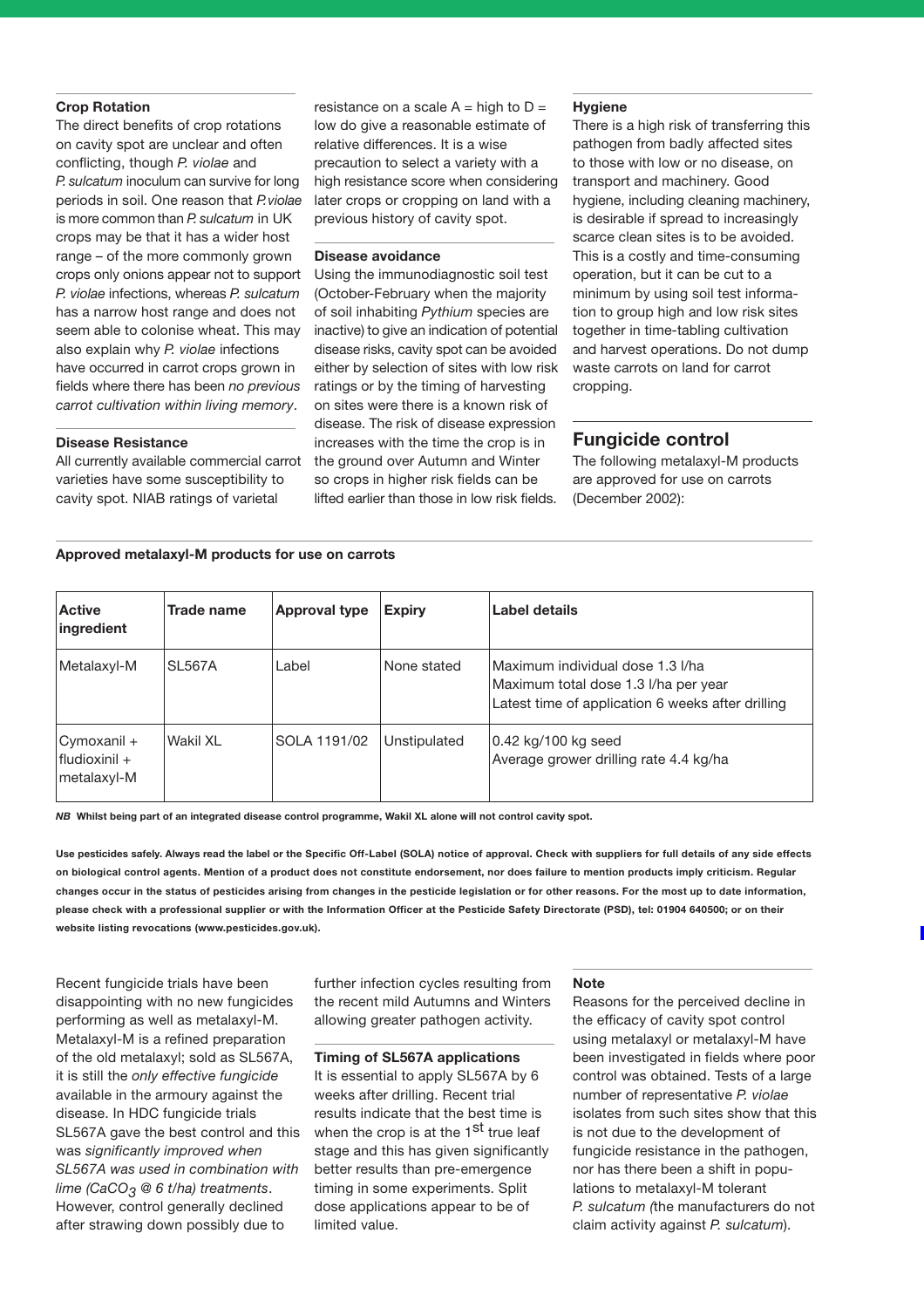

**Electron microscope image of a cavity showing fungel strands (hyphae) of** *P. violae*

Control usually breaks down in late crops, especially when strawed-down. This could be linked to poor fungicide persistence in the soil and shifts in the climate towards milder, wetter Autumns which would favour late

season infections. In addition, HDC research has shown that in some fields metalaxyl is rapidly degraded (Graph 2). It is not known how widespread this presumed microbial action phenomenon is, but it appears to be linked with a history of repeated metalaxyl usage. A soil test has been developed to detect soils that rapidly degrade metalaxyl and fields with high disease risk and fast metalaxyl degradation should be avoided.

## **Graph 2**

**Comparison between metalaxyl concentrations with time in a fast degrading (red line) and a slow degrading soil. The fast degrading soil showed poor disease control.**



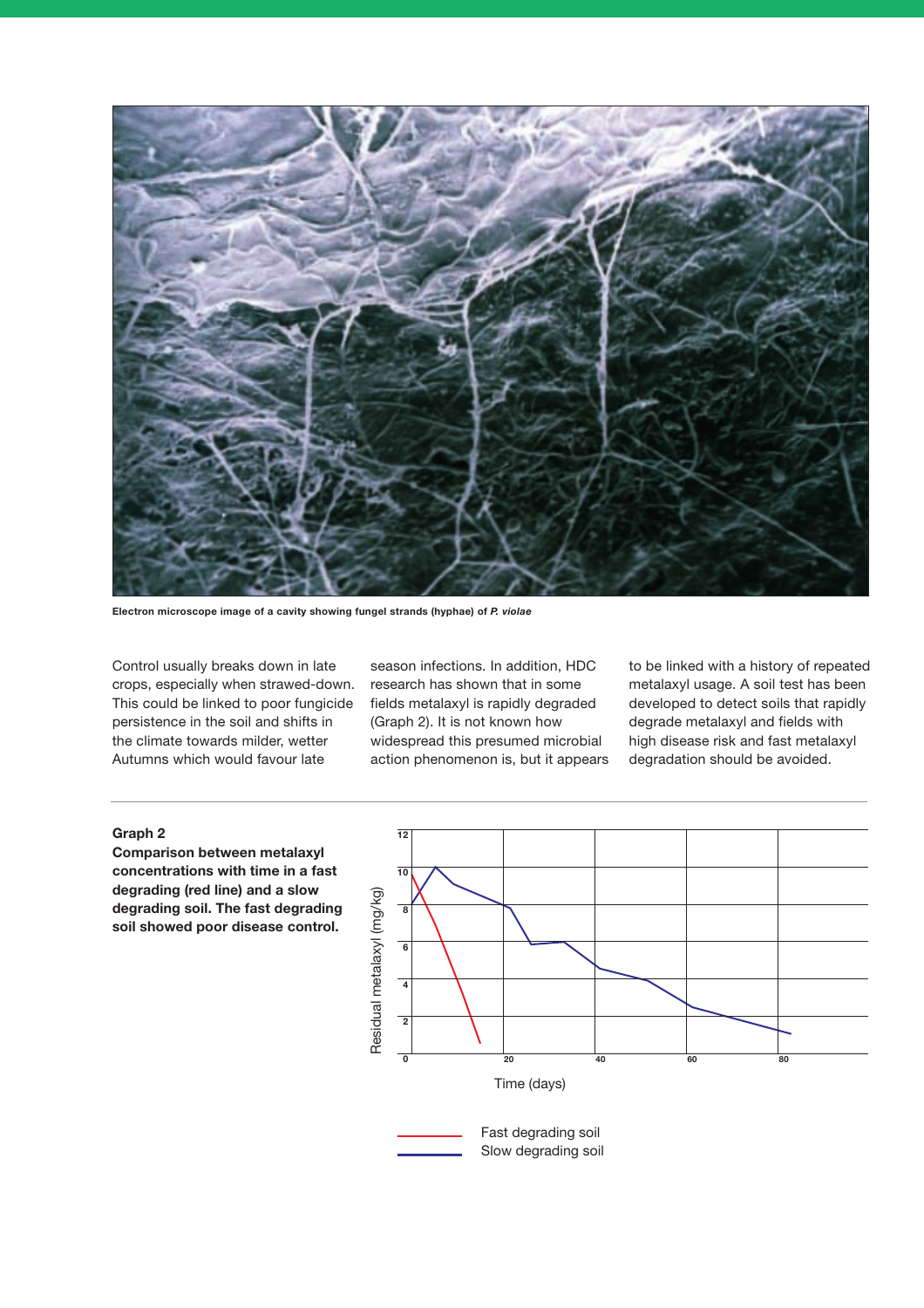

**Severe cavity spot**

# **Tests**

The immunodiagnostic soil test for cavity spot risks is available at Horticulture

research International (HRI). Contact HRI (01789 470382) for details. Soil tests for metalaxyl/ metalaxy-M degradation rate

(using a procedure developed with HDC funding) are also available at HRI.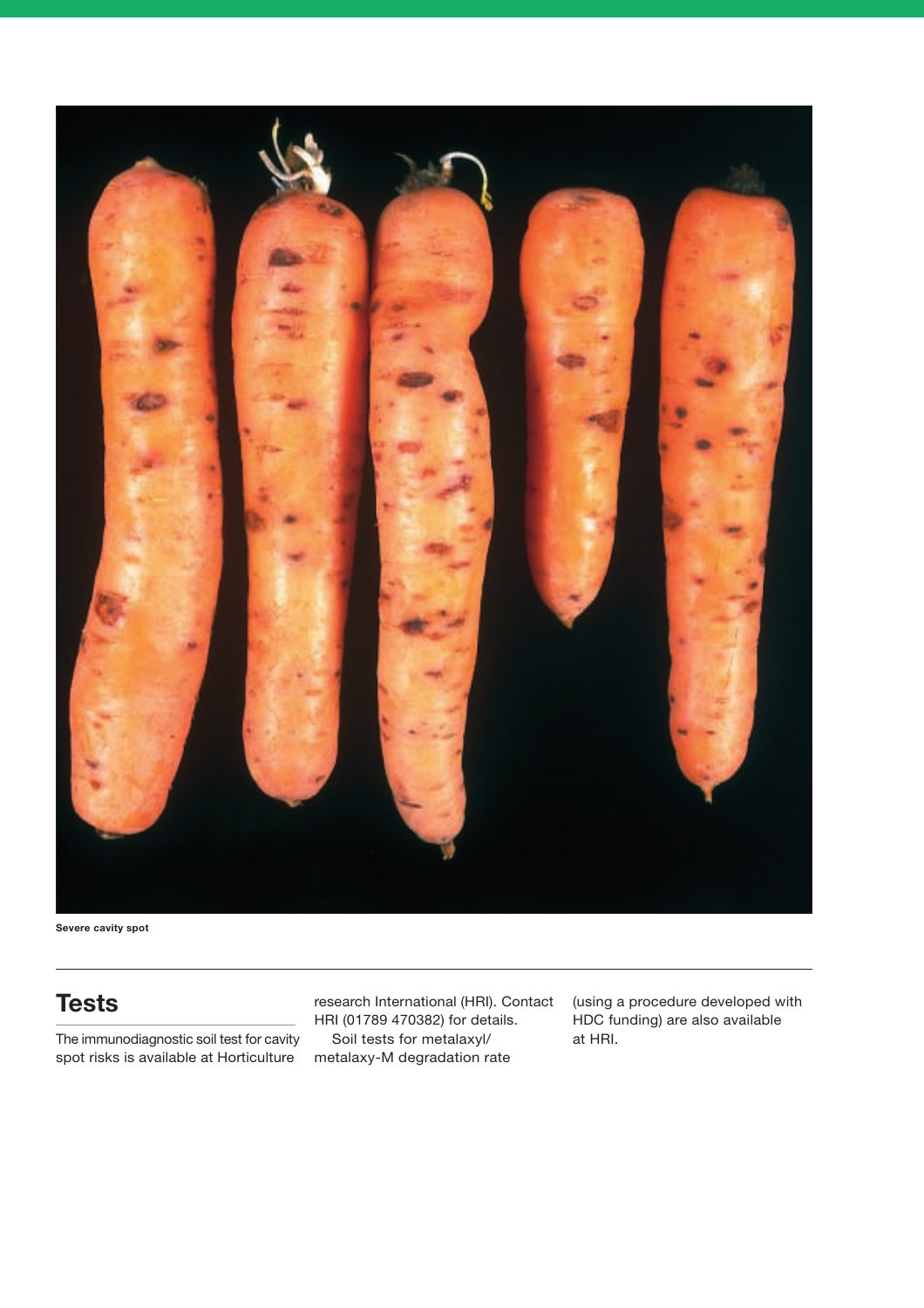# **Action points for growers**

### **General disease management**

- Ensure careful site selection. Avoid and record fields with a history of cavity spot. Such land may be unsuitable for carrots, unless particular problems can be identified and remedied (e.g. acid pH).
- Adopt good field hygiene; do not dump waste carrots on carrot land, clean machinery used on high-risk sites.
- Practice good crop husbandry, and promote crop health by accurate use of fertilisers and irrigation (using soil analyses and scheduling respectively).
- Adjust soil pH to 7–7.5.
- Nutrition avoid high levels of both K and N as both have been linked with increased cavity spot.
- Crop rotation The benefits gained from crop rotations depend on the predominant cavity spot pathogen.

*Pythium sulcatum* has a narrow host range and where it is predominant, rotations with crops like cereals or other vegetables such as broccoli can work very well. However, the predominant cavity spot pathogen in UK fields is *Pythium violae,* which has a very broad host range, including conifer seedlings, alfalfa, wheat and ryegrass, and it is unclear how effective rotations would be in most UK fields.

• Assess disease risk before drilling, based on crop history (including rotation and history of cavity spot), and harvest period (later crops are at greater risk), use cavity spot test to give an indication of high risk sites.

### **Management on farms with known high disease risk**

- When disease detection has identified high-risk farms, test a selection of fields for metalaxyl / metalaxyl-M degradation.
- Determine the rate of degradation of metalaxyl-M in the soil – if this is rapid then harvest early and do not straw down.
- Use metalaxyl-M treatment at full rate at early post-emergence (1st true leaf) stage.
- Consider liming soil to exploit cation exchangeable calcium responses of the soil (whilst considering other likely crops in the rotation – especially that liming may aggravate common scab in subsequent potatoes).
- Chose the least susceptible varieties.
- Monitor crops regularly especially to establish which crops are suitable for strawing down.
- Harvest promptly when cavity spot is detected.
- Establish a forward plan with a long rotation of carrots.
- Keep clear records of cavity spot and other problems so that forward plans can be updated.
- Maintain good hygiene between identified high risk and low risk sites to avoid cross-contamination.